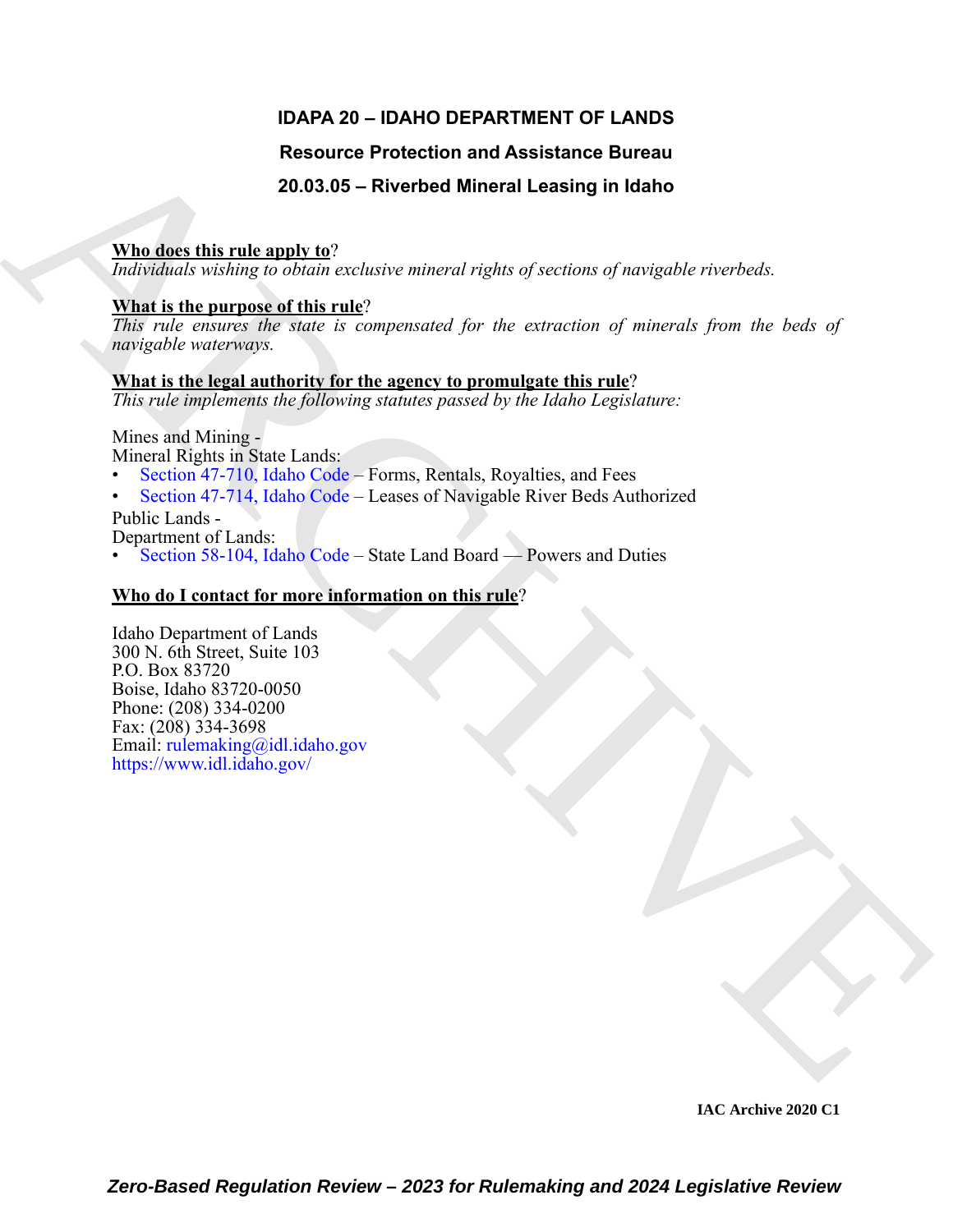# **Table of Contents**

| 20.03.05 – Riverbed Mineral Leasing in Idaho |  |
|----------------------------------------------|--|
|                                              |  |
|                                              |  |
|                                              |  |
|                                              |  |
|                                              |  |
|                                              |  |
|                                              |  |
|                                              |  |
|                                              |  |
|                                              |  |
|                                              |  |
|                                              |  |
|                                              |  |
|                                              |  |
|                                              |  |
|                                              |  |
|                                              |  |
|                                              |  |
|                                              |  |
|                                              |  |
|                                              |  |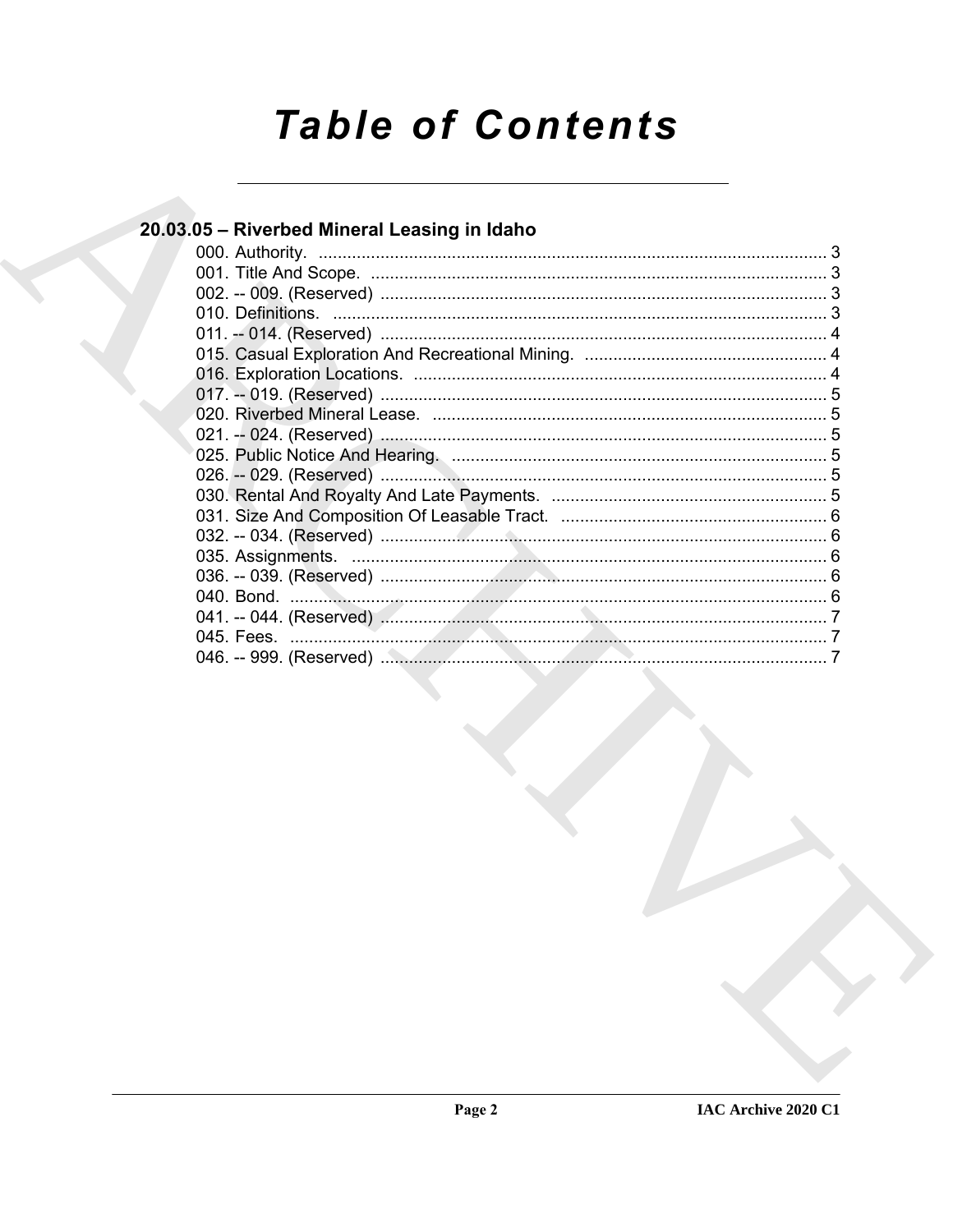#### <span id="page-2-5"></span><span id="page-2-1"></span><span id="page-2-0"></span>**000. AUTHORITY.**

**01. Statutory Authority**. These rules are promulgated by the Idaho State Board of Land Commissioners pursuant to Title 47 and 58, Chapters 7 and 1, Sections 47-710, 47-714 and 58-104, Idaho Code.  $(3-20-20)T$ 

**02. Discretionary Powers**. The Board of Land Commissioners is delegated discretionary power to regulate and control the use or disposition of lands in the beds of navigable lakes, rivers, and streams, to the natural or ordinary high water mark thereof, so as to provide for their commercial, navigational, recreational or other public use; provided that the Board will take no action in derogation of or seeking to interfere with the riparian or littoral rights of the owners of upland property abutting or adjoining such lands. (Section 58-104(9), Idaho Code). (3-20-20)T

#### <span id="page-2-2"></span>**001. TITLE AND SCOPE.**

<span id="page-2-16"></span>**01. Title**. These rules are titled IDAPA 20.03.05, "Riverbed Mineral Leasing in Idaho." (3-20-20)T

**02. Where Applicable**. These rules apply to the exploration and extraction of precious metals, minerals, and construction materials from a placer deposit situated in state-owned submerged lands. (3-20-20)T

**Where Not Applicable**. These rules do not apply to the application and leasing of geothermal resources by title 47, Chapter 16, Idaho Code, or to the application and leasing of oil and gas resources covered by Title 47, Chapter 8, Idaho Code. (3-20-20)T

#### <span id="page-2-3"></span>**002. -- 009. (RESERVED)**

#### <span id="page-2-6"></span><span id="page-2-4"></span>**010. DEFINITIONS.**

**01.** Available State Lands. All lands between the ordinary high water marks of a navigable river we not been located, leased, or withdrawn. (3-20-20) which have not been located, leased, or withdrawn.

<span id="page-2-9"></span><span id="page-2-8"></span><span id="page-2-7"></span>**02. Board**. The State Board of Land Commissioners or its authorized representative. (3-20-20)T

Commentuus measure in the state of the random in the state properties of the state in the state in the state of the state of the state of the state of the state of the state of the state of the state of the state of the s **03. Casual Exploration**. Entry and/or exploration which does not appreciably disturb or damage the land or resources thereon. Casual exploration includes, but is not limited to, geochemical and/or geophysical exploration techniques, sampling with hand tools, and entry using wheeled vehicles for transportation to conduct such exploration. Exploration using suction dredges having an intake diameter of two inches (2") or less are considered casual exploration when operated in a perennial stream and authorized under the stream protection act, Title 42, Chapter 38, Idaho Code. Refer to Section 015 for further clarification regarding casual exploration and recreational mining. (3-20-20)T

**04. Commercial**. The type of operation that engages in the removal of construction materials or uses suction dredges with an intake diameter larger than five inches  $(5")$  or attendant power sources rated at greater than fifteen (15) horsepower and/or other motorized equipment. (3-20-20) fifteen  $(15)$  horsepower and/or other motorized equipment.

<span id="page-2-11"></span><span id="page-2-10"></span>**05. Construction Materials**. Sand, gravel, cobble, boulders, and other similar materials. (3-20-20)T

<span id="page-2-13"></span><span id="page-2-12"></span>**06. Director**. The Director of the Idaho Department of Lands or his authorized representative.  $(3-20-20)$ T

**07. Motorized Exploration**. Exploration that may appreciably disturb or damage the land or resources thereon. Motorized exploration includes, but is not limited to, drilling, trenching, dredging, or other techniques that employ the use of earth moving or other motorized equipment, seismic operations using explosives, and sampling with suction dredges having an intake diameter greater than two inches  $(2)$ " when operated in a perennial stream. When operated in an intermittent stream, suction dredges are considered motorized exploration regardless of the intake size. (3-20-20)T intake size. (3-20-20)T

**08. Natural or Ordinary High Water Mark**. The line that the water impresses upon the soil by covering it for sufficient periods to deprive the soil of its vegetation and destroy its value for agricultural purposes.  $(3-20-20)T$ 

#### <span id="page-2-15"></span><span id="page-2-14"></span>**09. Person**. (3-20-20)T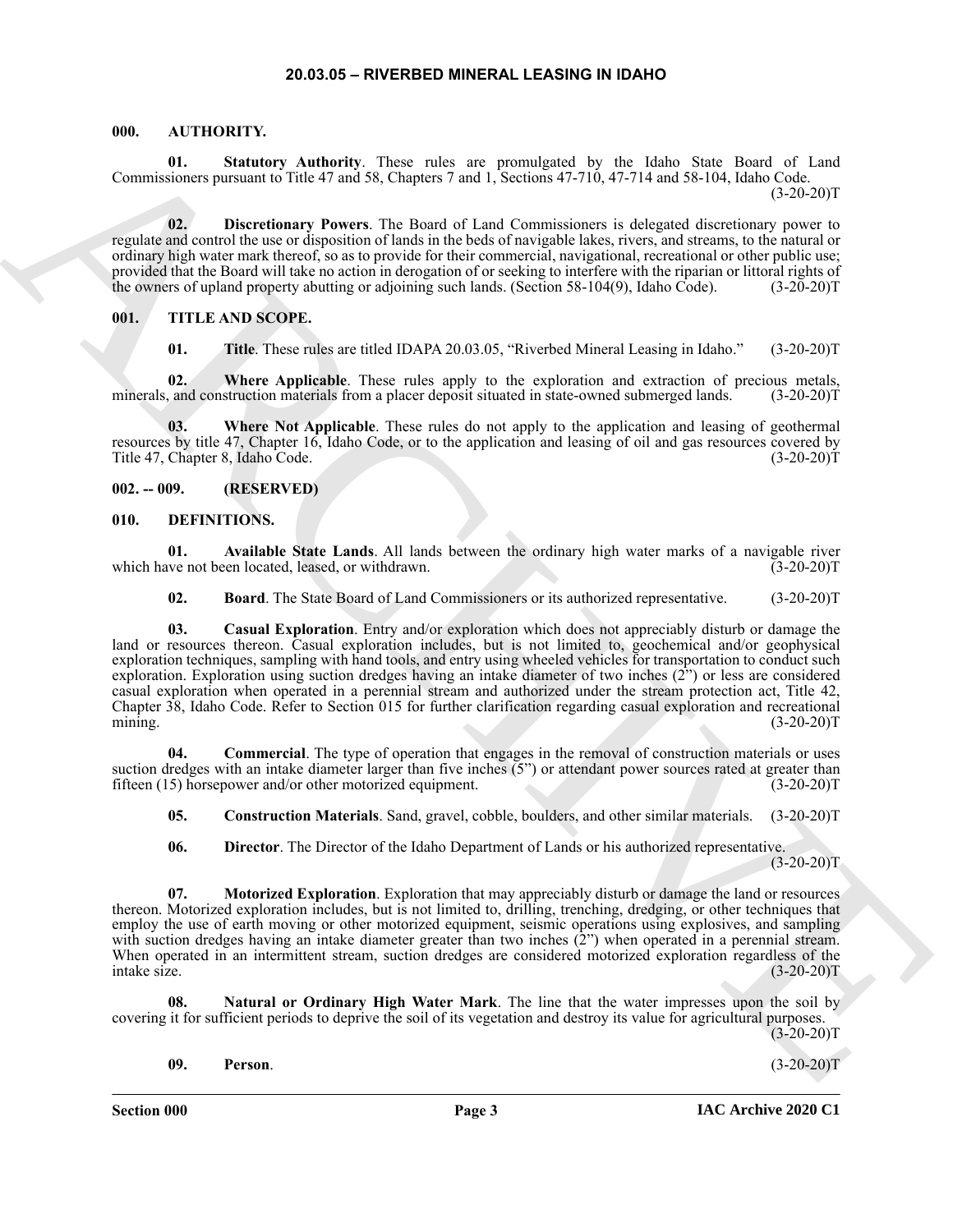**a.** An individual of legal age; (3-20-20)T

**b.** Any firm, association or corporation qualified to do business in the state of Idaho; or  $(3-20-20)$ T

<span id="page-3-6"></span><span id="page-3-5"></span>**c.** Any public agency or government unit, including without limitation, municipalities.  $(3-20-20)T$ 

**10. Recreational Mining**. Mining with a suction dredge having an intake diameter of five inches (5") or less, and attendant power sources, rated at fifteen (15) horsepower or less, pans, rockers, hand tools, hand operated sluices and other similar equipment. (3-20-20)T

**11. River Mile**. Five thousand two hundred eighty (5,280) feet of contiguous riverbed as measured a proximate center of the river. along the approximate center of the river.

<span id="page-3-4"></span>**12. Navigable River**. A natural water course of perceptible extent, with definite bed and banks, which confine and conducts continuously flowing water, and the bed of which is owned by the state of Idaho in trust.  $(3-20-20)T$ 

<span id="page-3-7"></span>**13.** Submerged Lands. All state-owned beds of navigable lakes, rivers, and streams between the rordinary high water marks. (3-20-20) natural or ordinary high water marks.

#### <span id="page-3-0"></span>**011. -- 014. (RESERVED)**

#### <span id="page-3-3"></span><span id="page-3-1"></span>**015. CASUAL EXPLORATION AND RECREATIONAL MINING.**

<span id="page-3-14"></span>**01. Lands Open**. All beds of navigable rivers that have not been located, leased or withdrawn in accordance with statute or the terms of these rules, are free and open to casual exploration and recreational mining on<br>a nonexclusive and first come basis. (3-20-20) a nonexclusive and first come basis.

<span id="page-3-9"></span>**02. Equipment Limitations**. Mining equipment for casual exploration that may occur prior to the filing of a location or lease application is limited to suction dredges with a two  $(2^{\prime\prime})$  inch intake or less, pans, rockers, hand tools, hand operated sluices and other similar equipment. (3-20-20) hand tools, hand operated sluices and other similar equipment.

<span id="page-3-15"></span>**03. No Approval for Casual Exploration Required**. No written approval is required from the Director for casual exploration.

<span id="page-3-16"></span><span id="page-3-8"></span>**04. Recreational Mining Equipment**. Mining equipment for recreational mining is limited to suction dredges with an intake diameter of five  $(5^{\prime\prime})$  inches or less with attendant power sources rated at fifteen (15) horse power or less, pans, rockers, hand tools, hand operated sluices and other similar equipment.  $(3-2$ power or less, pans, rockers, hand tools, hand operated sluices and other similar equipment.

**Experiment of Lendar<br>
A Amplitudes below the space of the control of the space of the space of the space of the space of the space of the space of the space of the space of the space of the space of the space of the spac 05. Department of Water Resources Permits**. Possession of a valid Stream Protection Act Permit issued by the Idaho Department of Water Resources and a Recreational Mining Permit issued by the Idaho Department of Lands constitutes the Board's waiver of bond, waiver of royalty, and written approval to engage in recreational mining under Section 47-704(6), Idaho Code, and Title 47, Chapter 13, Idaho Code. (3-20-20)T recreational mining under Section 47-704(6), Idaho Code, and Title 47, Chapter 13, Idaho Code.

#### <span id="page-3-10"></span><span id="page-3-2"></span>**016. EXPLORATION LOCATIONS.**

Lands Open. The beds of navigable rivers that have not been located or withdrawn, or are not under application to lease, in accordance with statute or the terms of these rules, are available for exploration location; provided that salable minerals are not subject to exploration location. Details of exploration locations on state lands can be found in Title 47, Chapter 7, Idaho Code. (3-20-20)T state lands can be found in Title 47, Chapter 7, Idaho Code.

<span id="page-3-13"></span><span id="page-3-12"></span><span id="page-3-11"></span>**02. Size of Location**. Each exploration location is limited to one-half (1/2) mile in length. (3-20-20)T

**03. Record Keeping Requirement**. A locator must keep a record of all minerals recovered during exploration operations and must pay to the state a royalty of five percent (5%) of the gross value of the minerals recovered. Payment must be made each year with the filing of the assessment work report. (3-20-20)T recovered. Payment must be made each year with the filing of the assessment work report.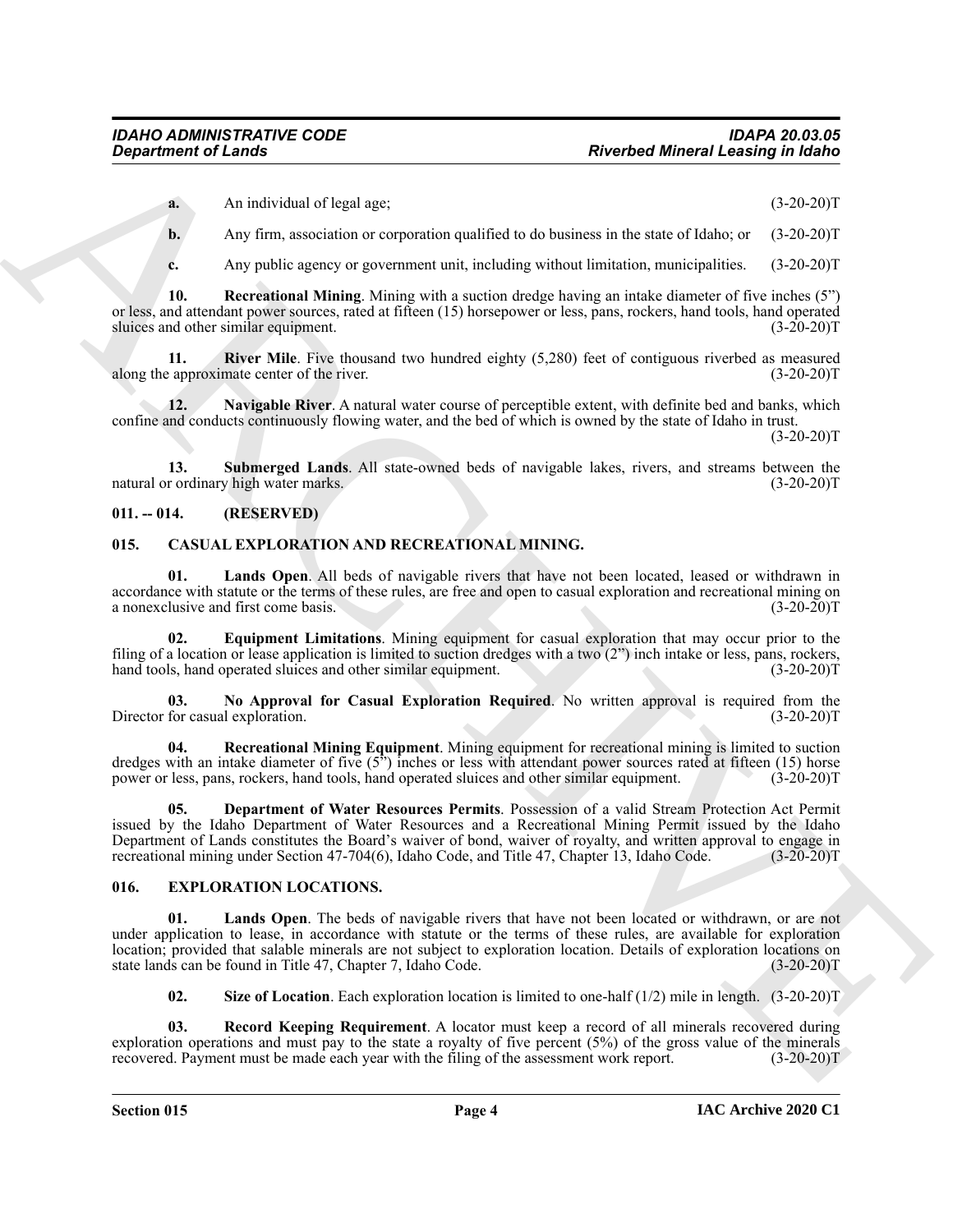Greaterino of Lands<br>
Top states when the Veltice Append Required. No entire Research Mineral Leading in Galis (1997)<br>
The state of the Southern State Append Required. No entire the main equilibrium is the Southern State C **04. When No Written Approval Required**. No written approval is required from the Director for exploratory activity on an exploration location when such exploration is limited to mining equipment such as suction dredges with a five (5") inch intake diameter or less and attendant power sources rated at fifteen (15) horsepower or less, pans, rockers, hand operated sluices, and other similar equipment; provided however, that recreational mining activity performed under a Recreational Mining Permit as authorized under Section 015 does not serve to establish<br>any basis for an exploration location. (3-20-20) any basis for an exploration location.

<span id="page-4-7"></span><span id="page-4-6"></span>**05. When Written Approval Required**. Written approval is required from the Director prior to entry for operators conducting motorized exploration except as allowed in Subsection 016.04. Approved operations must<br>be bonded as outlined in Subsection 040.03. (3-20-20) be bonded as outlined in Subsection 040.03.

#### <span id="page-4-0"></span>**017. -- 019. (RESERVED)**

#### <span id="page-4-15"></span><span id="page-4-1"></span>**020. RIVERBED MINERAL LEASE.**

<span id="page-4-18"></span>**01. Limitations on Suction Dredges**. Operators may not use suction dredges with an intake diameter larger than five inches (5") or attendant power sources rated greater than fifteen (15) horsepower, except under lease.  $(3-20-20)T$ 

**02. Approval Required Before Operations**. Prior to entry upon navigable rivers, operators are to have written approval from the Director. (3-20-20) required to have written approval from the Director.

<span id="page-4-19"></span><span id="page-4-17"></span><span id="page-4-16"></span>**03.** Bonding. Approved operations must be bonded as outlined in Subsection 040.01. (3-20-20)T

**04. Simultaneous Filings**. Two (2) or more lease applications received on the same date and hour, covering the same lands, are considered simultaneous filings. Simultaneous filings will be resolved by competitive bidding. (3-20-20)T

#### <span id="page-4-2"></span>**021. -- 024. (RESERVED)**

#### <span id="page-4-8"></span><span id="page-4-3"></span>**025. PUBLIC NOTICE AND HEARING.**

<span id="page-4-11"></span>**01. Publication of Notice**. Upon receipt by the Board of an application to lease any lands that may belong to the state of Idaho by reason of being situated between the high water marks of navigable rivers of the state, the Board will cause at the expense of the applicant, a notice of such application to be published once a week for two (2) issues in a newspaper of general circulation in the county or counties in which said lands described in said application are situated. (3-20-20)T

<span id="page-4-10"></span>**02. Public Hearing**. The Board may order a public hearing on an application if it deems this action is st interest of the public. (3-20-20) in the best interest of the public.

<span id="page-4-9"></span>**03. Petition for Hearing**. The Board or its authorized representative will hold a public hearing on the application, if requested in writing no later than thirty (30) days after the last published notice by ten (10) person whose lawful rights to use the waters applied for may be injured thereby, or by an association presenting a petition with signatures of not less than ten (10) such aggrieved parties; provided that the Board may order a public hearing in the first instance. The Board will consider fully all written and oral submissions respecting the application.

 $(3-20-20)T$ 

#### <span id="page-4-4"></span>**026. -- 029. (RESERVED)**

#### <span id="page-4-12"></span><span id="page-4-5"></span>**030. RENTAL AND ROYALTY AND LATE PAYMENTS.**

**01. Minimum Annual Rental**. The minimum annual rental is one hundred sixty dollars (\$160) for any o one hundred sixty (160) acres, and one dollar (\$1) for each additional acre. (3-20-20)T area up to one hundred sixty  $(160)$  acres, and one dollar  $(1)$  for each additional acre.

<span id="page-4-14"></span><span id="page-4-13"></span>**02. Minimum Annual Royalty**. In addition to the annual rental, the commercial lessee pays an annual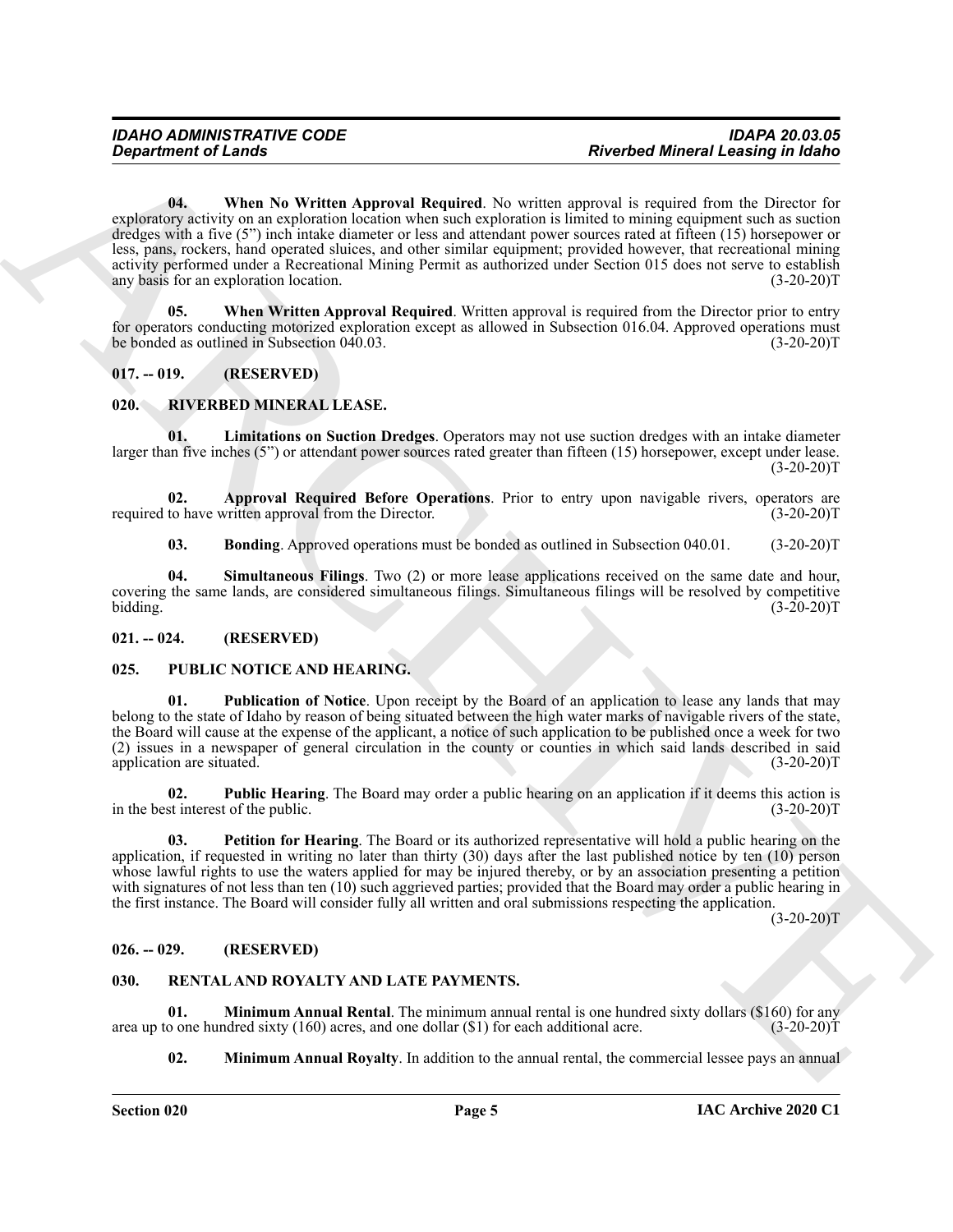minimum royalty of five hundred dollars (\$500) per year and all other lessees pay an annual minimum royalty of three hundred forty dollars (\$340) per year. three hundred forty dollars (\$340) per year.

<span id="page-5-12"></span>**03. Deduction of Royalty**. The annual minimum royalty and the annual rental for any year is deducted actual production royalty as it accrues for that year. (3-20-20) from the actual production royalty as it accrues for that year.

<span id="page-5-14"></span>**04.** Royalty Schedule. The appropriate Board approved royalty schedule for the commodity mined attached and made a part of the mineral lease. (3-20-20) must be attached and made a part of the mineral lease.

<span id="page-5-13"></span>Late Payments. Rental or royalty not paid by the due date is considered late. A twenty-five dollars (\$25) late payment charge or penalty interest from the due date, whichever is greater, will be added to the rental or royalty amount. The penalty interest is one percent  $(1\%)$  for each calendar month or fraction thereof. royalty amount. The penalty interest is one percent  $(1%)$  for each calendar month or fraction thereof.

#### <span id="page-5-15"></span><span id="page-5-0"></span>**031. SIZE AND COMPOSITION OF LEASABLE TRACT.**

<span id="page-5-17"></span>**01. One Mile Limitation**. A riverbed lease may not exceed one (1) contiguous river mile in length or all the riverbed within one (1) section should all the available state lands within the section exceed one (1) river mile.  $(3-20-20)T$ 

<span id="page-5-16"></span>**02. Construction Materials**. Leases for construction materials may be limited to a smaller size tract at the Board's discretion.

#### <span id="page-5-1"></span>**032. -- 034. (RESERVED)**

#### <span id="page-5-5"></span><span id="page-5-2"></span>**035. ASSIGNMENTS.**

<span id="page-5-7"></span>**01. Prior Written Approval**. No location or lease assignment is be valid until approved in writing by the Director, and no assignment takes effect until after the first day of the month following its approval. (3-20-20)T

<span id="page-5-6"></span>**02. Partition**. A location or lease may be assigned to any person qualified to hold a state location or lease, provided that in the event an assignment partitions leased lands between two (2) or more persons, both the assigned and the retained part created by the assignment contain not less than one-half  $(1/2)$  mile length of river bed land.  $l$ and.  $(3-20-20)T$ 

<span id="page-5-8"></span>**03. Segregation of Lease**. If an assignment partitions leased lands between two (2) or more persons, it must clearly segregate the assigned and retained portions of the leasehold. Resulting segregated leases continue in full force and effect for the balance of the term of the original lease or as further extended pursuant to statute and these rules. (3-20-20)T

#### <span id="page-5-3"></span>**036. -- 039. (RESERVED)**

#### <span id="page-5-10"></span><span id="page-5-9"></span><span id="page-5-4"></span>**040. BOND.**

**Experiment or Leading Towards (1) and the second of the second of the second of the second of the second of the second of the second of the second of the second of the second of the second of the second of the second of 01.** Minimum Bond. Concurrent with the execution of the lease by the lessee, lessee must furnish to the Director a good and sufficient bond or undertaking on a Department form in the amount of five thousand dollars (\$5,000) for commercial operations and one thousand dollars (\$1,000) for all other operations, in favor of the state of Idaho, conditioned on the payment of all damages to the land and all improvements thereon which result from the lessee's operation and conditioned on complying with statute, these rules and the lease terms. This bond is in addition to the bonds required by the Idaho Dredge and Placer Mining Protection Act (Title 47, Chapter 13, Idaho Code).  $(3-20-20)T$ 

<span id="page-5-18"></span>**Statewide Bond.** In lieu of the above bond, the lessee may furnish a good and sufficient "statewide" bond conditioned as above in the amount of fifty thousand dollars (\$50,000) in favor of the state of Idaho, to cover all lessee's leases and operations carried on under statute and these rules. (3-20-20)T

<span id="page-5-11"></span>**03. Motorized Exploration**. Motorized exploration on a site under location is subject to a minimum bond in the amount of seven hundred fifty dollars (\$750). A larger bond not exceeding seven hundred fifty dollars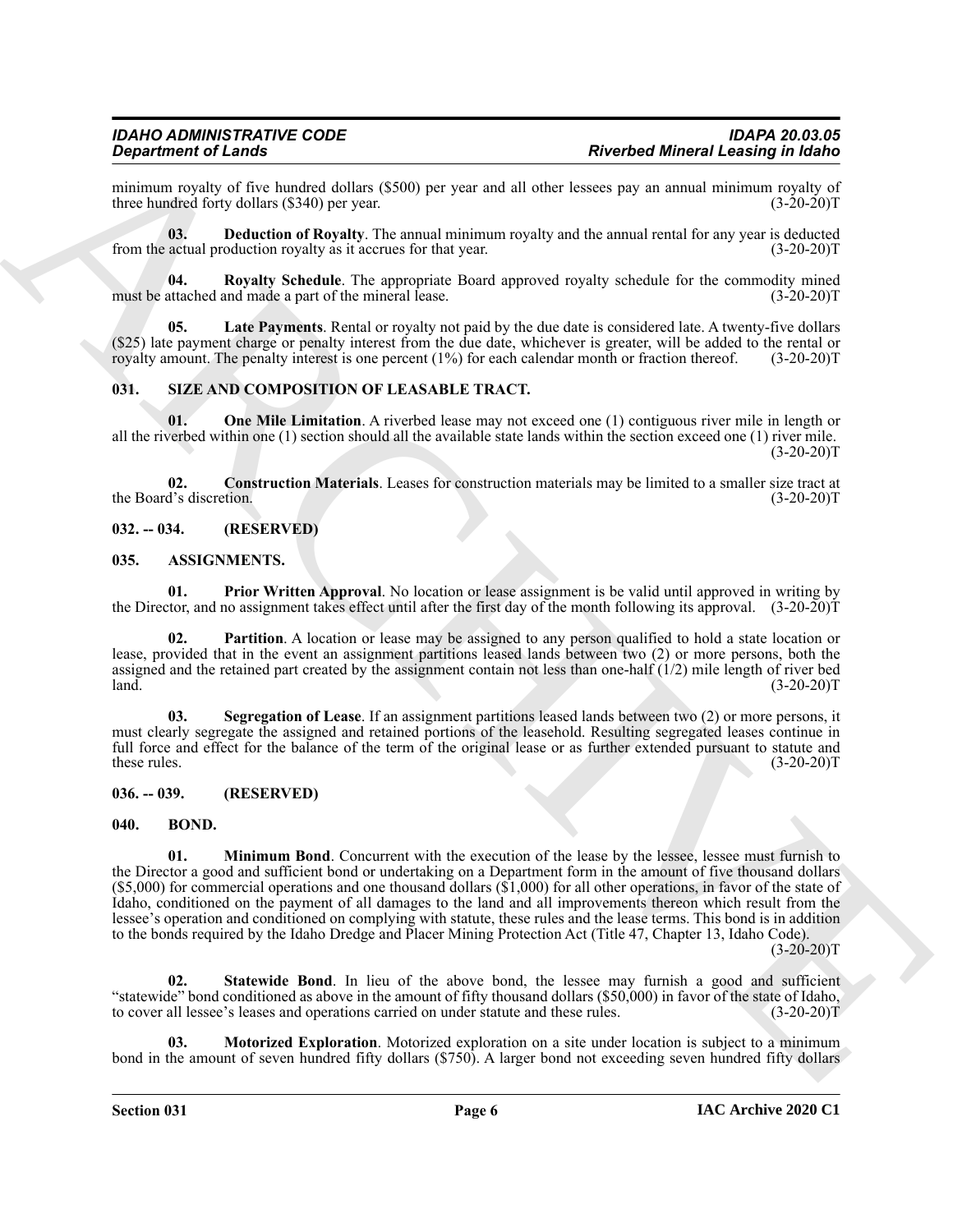<span id="page-6-5"></span><span id="page-6-4"></span><span id="page-6-3"></span><span id="page-6-2"></span><span id="page-6-1"></span><span id="page-6-0"></span>

| <b>Department of Lands</b>                 |                                                                                                      | <b>Riverbed Mineral Leasing in Idaho</b> |              |
|--------------------------------------------|------------------------------------------------------------------------------------------------------|------------------------------------------|--------------|
|                                            | (\$750) per acre may be required by the Department depending on the size and scope of the operation. |                                          | $(3-20-20)T$ |
| $041. - 044.$                              | (RESERVED)                                                                                           |                                          |              |
| 045.<br>FEES.<br>The following fees apply: |                                                                                                      |                                          | $(3-20-20)T$ |
| 01.                                        | Nonrefundable Application Fee for Lease. Fifty dollars (\$50) per application.                       |                                          | $(3-20-20)T$ |
| 02.                                        | Nonrefundable Fee for Advertising Application. Forty-five dollars (\$45) per application.            |                                          | $(3-20-20)T$ |
| 03.                                        | Exploration Location Fee. Two hundred fifty dollars (\$250) per location.                            |                                          | $(3-20-20)T$ |
| 04.<br>the assignment.                     | Application Fee for Approval of Assignment. Fifty dollars (\$50) per lease or location involved in   |                                          | $(3-20-20)T$ |
|                                            |                                                                                                      |                                          |              |